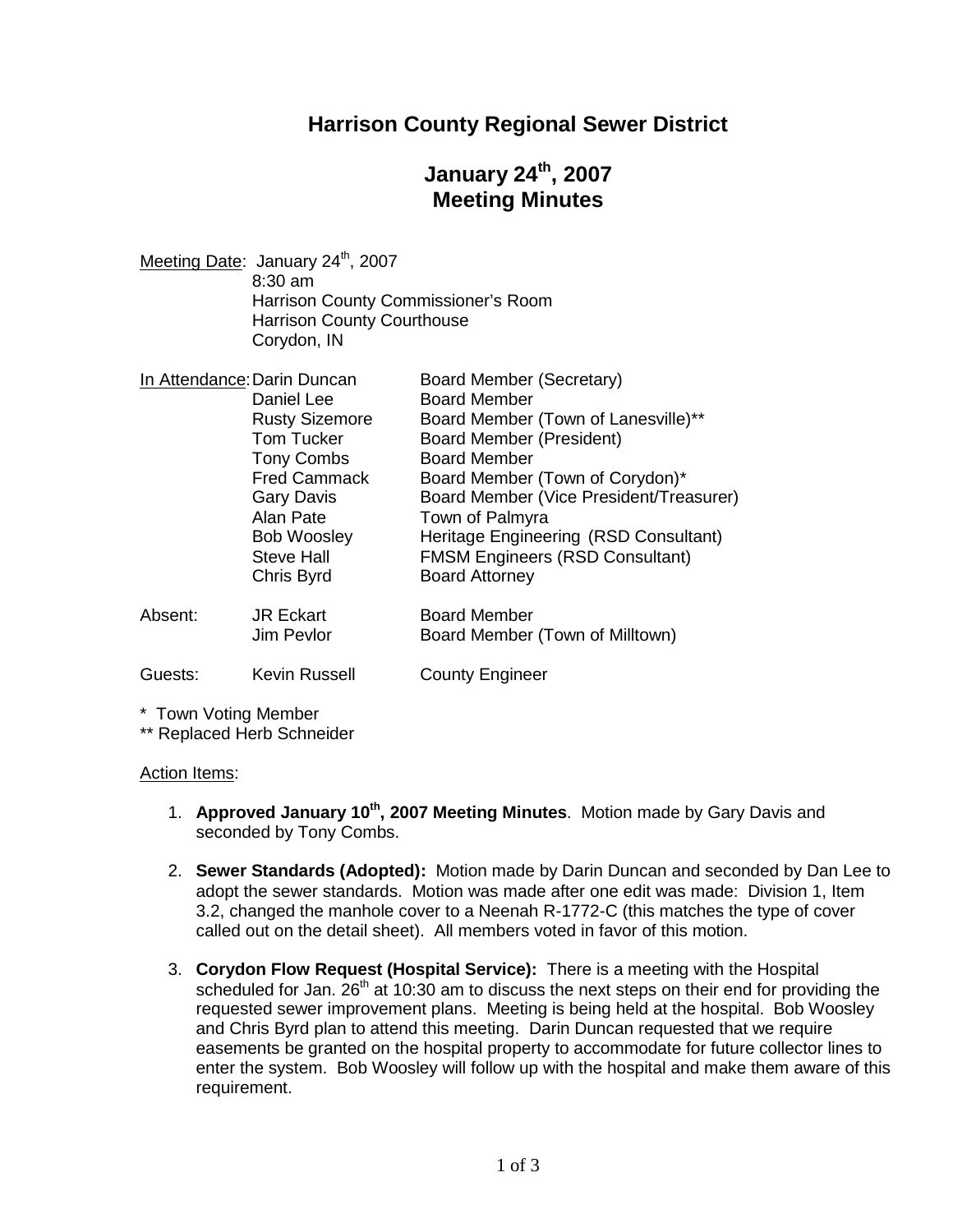- 4. **Mileage Reimbursement to Board Members:** The following motion was made by Darin Duncan and seconded by Gary Davis: "The District shall pay for mileage reimbursement at the current County approved rate of \$.40 per mile. This rate shall be reviewed for adjustment annually in January. This rate shall be retroactive to 2006." All members present voted in favor.
- 5. **Request for mileage reimbursement:** Motion made by Gary Davis and seconded by Dan Lee to approve payment of the mileage reimbursement request by former Board member Herb Schneider. All members voted in favor of payment of this request.
- 6. **Tax I.D./Tax Exempt Number:** Chris Byrd will work with Tom Tucker to determine what is required for the District to obtain a number. They will also consider temporarily using the County's number as a bridge until such time a number has been assigned to the District.
- 7. **Site Visits to Local WWTP's:** A suggestion was made that the District Meetings be moved to each site to accommodate a site review as part of the meeting. All agreed this was a good approach. Bob Woosley will work with each municipality (Corydon, Milltown, Lanesville, Palmyra) to schedule these meetings. Notice will be sent out to all Board members in advance to properly advertise the change in location of any future meetings.
- 8. **Berkshire WWTP:** An addendum will be sent out to all bidders. This addendum provides clarification on the date submittals are due (Feb.  $6<sup>th</sup>$ ) and how many envelopes packets need to be submitted in (one). This addendum will be mailed out on Monday January 29, 2007.
- 9. **Seed Money Request:** Tom Tucker attended the Commissioner's meeting on January 16<sup>th</sup> to make a request for \$600k in seed money. After much discussion the amount forwarded to the Council was \$50k. The reason: the Commissioners are in favor of supporting the District. However, they would prefer that as the time draws nearer for the funds to be needed that the District approach them on a project by project basis at that time. The \$50k funding amount is sufficient funding to proceed with final plan production for the New Salisbury/Berkshire project. It also allows for a rate consultant to be hired to establish the rates for the hospital. The Council heard this request on Jan. 22<sup>nd</sup> and will vote on this request in February.
- 10. **Plan Commission:** It was brought to the attention of the District that there continue to be subdivisions proposed that lie just outside of Town boundaries. The subdivisions may or may not be considering sanitary sewers in lieu of septic systems. All members agreed that the District needs to be involved in the planning and review process for these developments. Chris Byrd and Bob Woosley will draft a letter to the Plan Commission requesting that the District be added to list of those that must sign off on preliminary plat approvals.
- 11. **Lanesville Boundary:** Rusty Sizemore informed that Board that it appears that John Hall (developer) will be proposing to tie into the Lanesville system with a future development. This area is currently outside of the Town limits. It is imperative that the Board work with Lanesville to finalize the Boundary between the Town and the District. A draft boundary will be prepared and brought to the next District Board meeting for discussion.

#### Summary of Items Discussed

1. PR Opportunity/Schmidt Cabinet Agreed Order Update: A suggestion was made to draft an article for either the Corydon Democrat or the Harrison County Chamber newsletter that